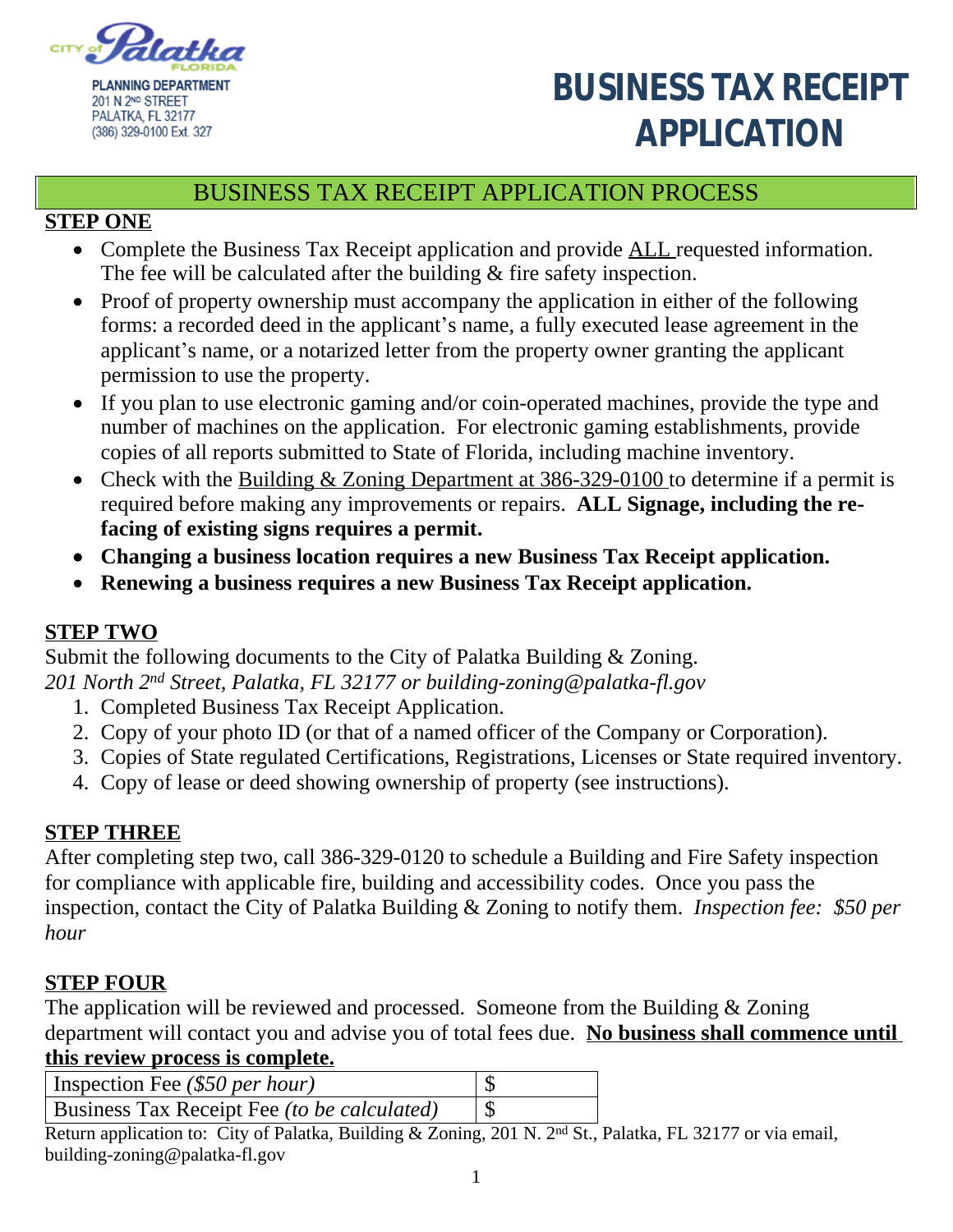

**BUSINESS TAX RECEIPT** PALATKA, FL 32177<br>(386) 329-0100 Ext. 327

## BUSINESS TAX RECEIPT APPLICATION

| This application must be typed or printed in ink and submitted to City of Palatka Building & Zoning, 201 N $2nd$ St., Palatka,<br>FL 32177 or via email at building-zoning@palatka-fl.gov |                                                                                                                                                                                                                                                                                                                                                                                                                                                                                                                                               |  |
|-------------------------------------------------------------------------------------------------------------------------------------------------------------------------------------------|-----------------------------------------------------------------------------------------------------------------------------------------------------------------------------------------------------------------------------------------------------------------------------------------------------------------------------------------------------------------------------------------------------------------------------------------------------------------------------------------------------------------------------------------------|--|
|                                                                                                                                                                                           | Check One: _____New Business _____Transfer Ownership _____Transfer Location _____Name Change _____Renewal                                                                                                                                                                                                                                                                                                                                                                                                                                     |  |
|                                                                                                                                                                                           | Type of Ownership: ______Corporation ________ Partnership _______ Sole Proprietor _______ Other                                                                                                                                                                                                                                                                                                                                                                                                                                               |  |
| PROFESSION OR OCCUPATIONS DESCRIBED BELOW:                                                                                                                                                | APPLICATION IS HEREBY MADE FOR AN OCCUPATIONAL LICENSE FOR THE PURPOSE OF ENGAGING IN BUSINESS,<br>Business Name: <u>Discovered and the set of the set of the set of the set of the set of the set of the set of the set of the set of the set of the set of the set of the set of the set of the set of the set of the set of the </u>                                                                                                                                                                                                       |  |
|                                                                                                                                                                                           |                                                                                                                                                                                                                                                                                                                                                                                                                                                                                                                                               |  |
|                                                                                                                                                                                           |                                                                                                                                                                                                                                                                                                                                                                                                                                                                                                                                               |  |
|                                                                                                                                                                                           |                                                                                                                                                                                                                                                                                                                                                                                                                                                                                                                                               |  |
|                                                                                                                                                                                           |                                                                                                                                                                                                                                                                                                                                                                                                                                                                                                                                               |  |
| required).                                                                                                                                                                                | (Accounting, Acupuncture, Architecture, Barbers, Chiropractic, Construction Industry, Cosmetology, Dentistry, Dispensing Opticians, Medical<br>Examiners, Professional Engineer, Landscape Architecture, Funeral Directors and Embalmers, Massage Therapy, Hearing Aids, Nursing Home<br>Administrators, Nursing, Optometry, Pharmacy, Psychology Group, Real Estate, Veterinary Medicine, or any other registrations or certifications                                                                                                       |  |
|                                                                                                                                                                                           |                                                                                                                                                                                                                                                                                                                                                                                                                                                                                                                                               |  |
|                                                                                                                                                                                           | Seating capacity of Theater, Restaurant, Lounge, Tavern, or Café: __________________________________                                                                                                                                                                                                                                                                                                                                                                                                                                          |  |
|                                                                                                                                                                                           |                                                                                                                                                                                                                                                                                                                                                                                                                                                                                                                                               |  |
|                                                                                                                                                                                           |                                                                                                                                                                                                                                                                                                                                                                                                                                                                                                                                               |  |
| <b>Email Address:</b>                                                                                                                                                                     |                                                                                                                                                                                                                                                                                                                                                                                                                                                                                                                                               |  |
| <b>Phone:</b>                                                                                                                                                                             | D.O.B.:<br>I, THE UNDERSIGNED, DO HEREBY CERTIFY THAT THE ABOVE INFORMATION IS TRUE AND CORRECT. I UNDERSTAND THAT<br>THE ISSUANCE OF A CITY OF PALATKA OCCUPATIONAL LICENSE DOES NOT EXEMPT ME FROM ANY OTHER APPLICABLE<br>LAWS, INCLUDING COUNTY OR STATE LICENSING, ZONING OR PERMITTING REQUIREMENTS. I FURTHER UNDERSTAND THAT<br>A CITY OF PALATKA LICENSE REPRESENTS PROOF OF PAYMENT FOR THE LICENSE AND IS NOT TO BE USED TO REPRESENT<br>ANY LEVEL OF QUALIFICATION, CERTIFICATION, TRADE OR PROFESSIONAL EXPERTISE TO THE PUBLIC. |  |
| <b>Applicant Signature:</b>                                                                                                                                                               | Title:                                                                                                                                                                                                                                                                                                                                                                                                                                                                                                                                        |  |
|                                                                                                                                                                                           | Fictitious Names Requirement: If your business will use any name other than the owner's legal name, or if a corporation will use a name other than its<br>legal corporate name, a fictitious name (also referred to as a D/B/A) MUST be registered with the state. Forms and additional information are available<br>from the Florida Department of State, Fictitious Name Registration, P.O. Box 6327, Tallahassee, Fl 32314. (850) 245-6058, www.sunbiz.org.                                                                                |  |
|                                                                                                                                                                                           |                                                                                                                                                                                                                                                                                                                                                                                                                                                                                                                                               |  |

**FOR OFFICE USE ONLY**

Current Zoning: \_\_\_\_\_\_\_\_ Allowable use: Yes\_\_\_\_\_ No \_\_\_\_\_ Approved by: \_